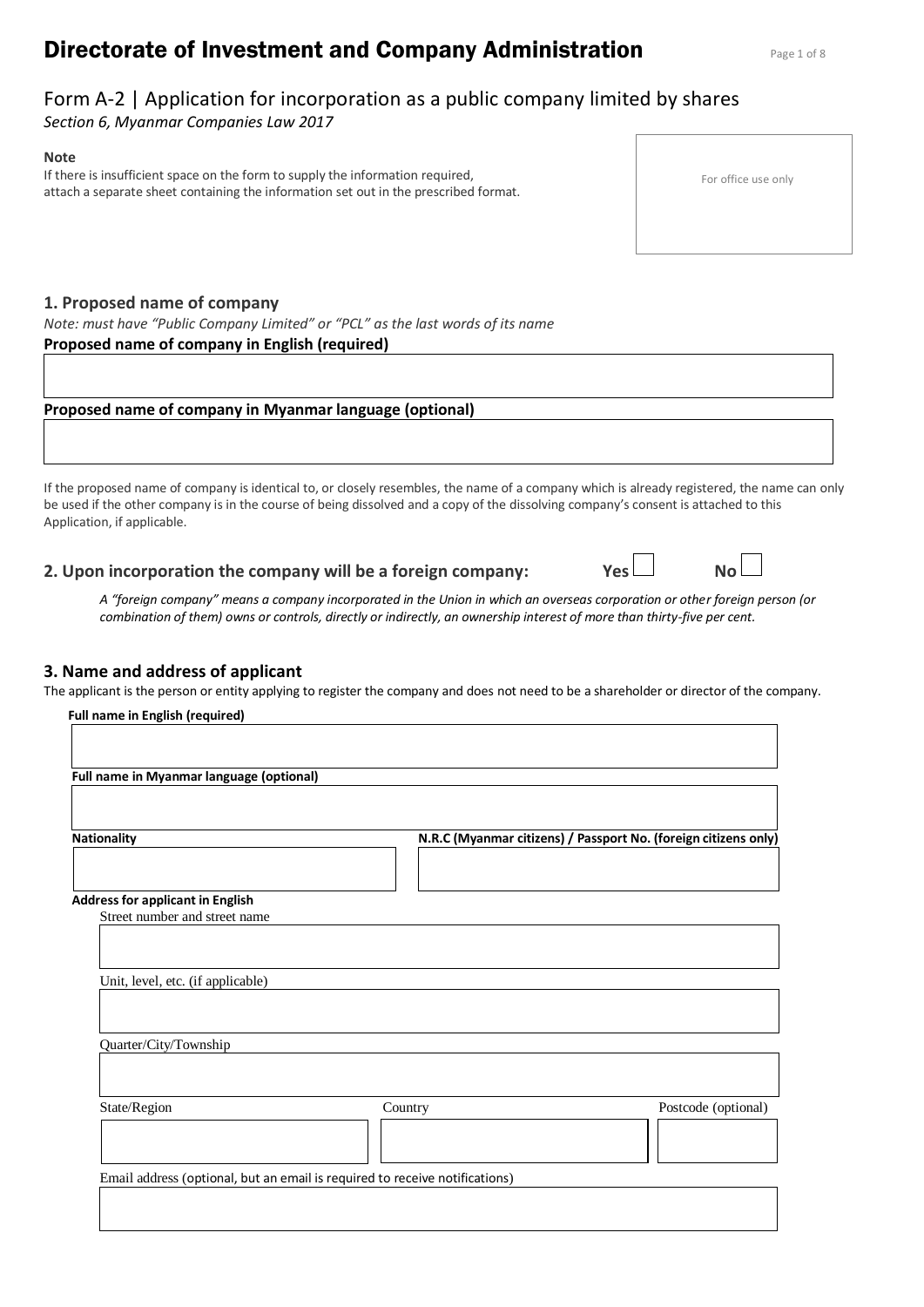### **4. Name, address and other information for each director**

### **By signing this Application, the Applicant affirmsthat the persons named below are the initial directors of the proposed company.**

**The Applicant attests that each person named as a Director has consented in writing to act in this capacity.**

- *Notes 1) The company must hold evidence of each director's written consent with the company records. 2) The company must have at least three directors, at least one of whom must be a Myanmar citizen who is ordinarily resident in the Union.*
	- *3) You must provide the name and address for each director in English. You may also provide the name in Myanmar language.*
	- *4) If there are more than 3 initial directors please submit additional pages with this Application that contain the required information.*
	- *5) A copy of each director's national registration card (N.R.C) for Myanmar citizens and passport for foreign citizens must be attached to this Application.*

## **A. First director**

**Full name in English (required)**

**Former name of this person, if applicable, in English**

**Full name in Myanmar (optional)**

**Former name of this person, if applicable, in Myanmar language (optional)**

| <b>Nationality</b> | N.R.C. (for Myanmar citizens) / Passport (for foreign citizens only) |  |
|--------------------|----------------------------------------------------------------------|--|
|                    |                                                                      |  |
|                    |                                                                      |  |
|                    |                                                                      |  |

**Other nationalities, if applicable**

| Gender                        | Date of birth                                                     |  |
|-------------------------------|-------------------------------------------------------------------|--|
| Female<br>Male                |                                                                   |  |
| Street number and street name | Usual residential address for this director in English (required) |  |
|                               | Unit, level, etc. (if applicable)                                 |  |

| State/Region | Country | Postcode (optional) |
|--------------|---------|---------------------|
|              |         |                     |
|              |         |                     |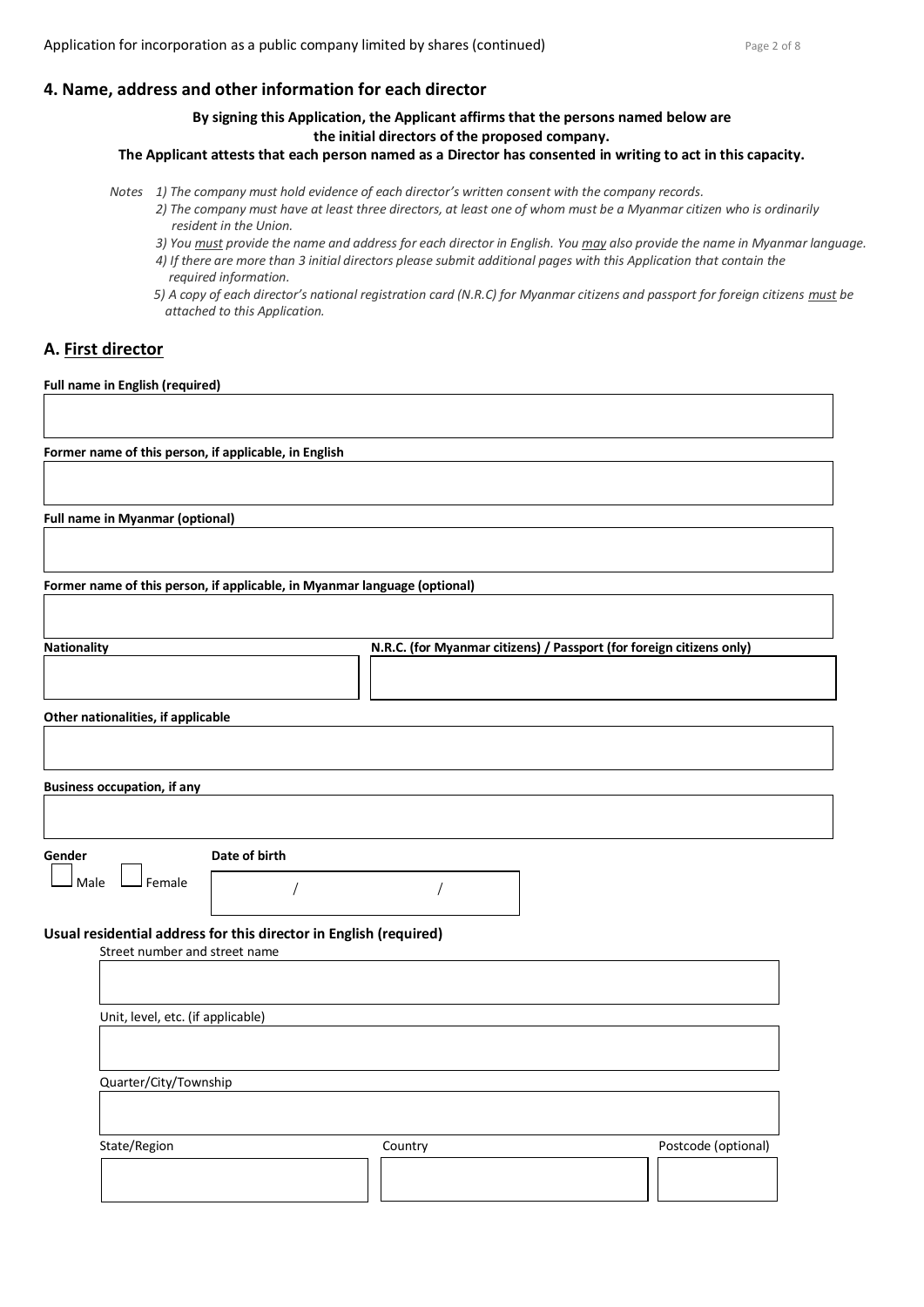Email address (optional, but an email is required to receive notifications)

Phone Number (optional, but a phone number is required to receive notifications)

### **B. Second director**

**Full name in English (required)**

**Former name of this person, if applicable, in English**

**Full name in Myanmar (optional)**

**Former name of this person, if applicable, in Myanmar language (optional)**

| <b>Nationality</b>                                                                                             | N.R.C. (for Myanmar citizens) / Passport (for foreign citizens only) |
|----------------------------------------------------------------------------------------------------------------|----------------------------------------------------------------------|
|                                                                                                                |                                                                      |
|                                                                                                                |                                                                      |
| and the contract of the contract of the contract of the set of the contract of the contract of the contract of |                                                                      |

**Other nationalities, if applicable**

| <b>Business occupation, if any</b> |  |  |
|------------------------------------|--|--|
|                                    |  |  |
|                                    |  |  |

**Gender Date of birth**

 $\Box$  Female

/ /

### **Usual residential address for this director in English (required)**

Street number and street name

| Unit, level, etc. (if applicable) |                                                                                  |                     |
|-----------------------------------|----------------------------------------------------------------------------------|---------------------|
|                                   |                                                                                  |                     |
| Quarter/City/Township             |                                                                                  |                     |
|                                   |                                                                                  |                     |
| State/Region                      | Country                                                                          | Postcode (optional) |
|                                   |                                                                                  |                     |
|                                   | Email address (optional, but an email is required to receive notifications)      |                     |
|                                   |                                                                                  |                     |
|                                   | Phone Number (optional, but a phone number is required to receive notifications) |                     |
|                                   |                                                                                  |                     |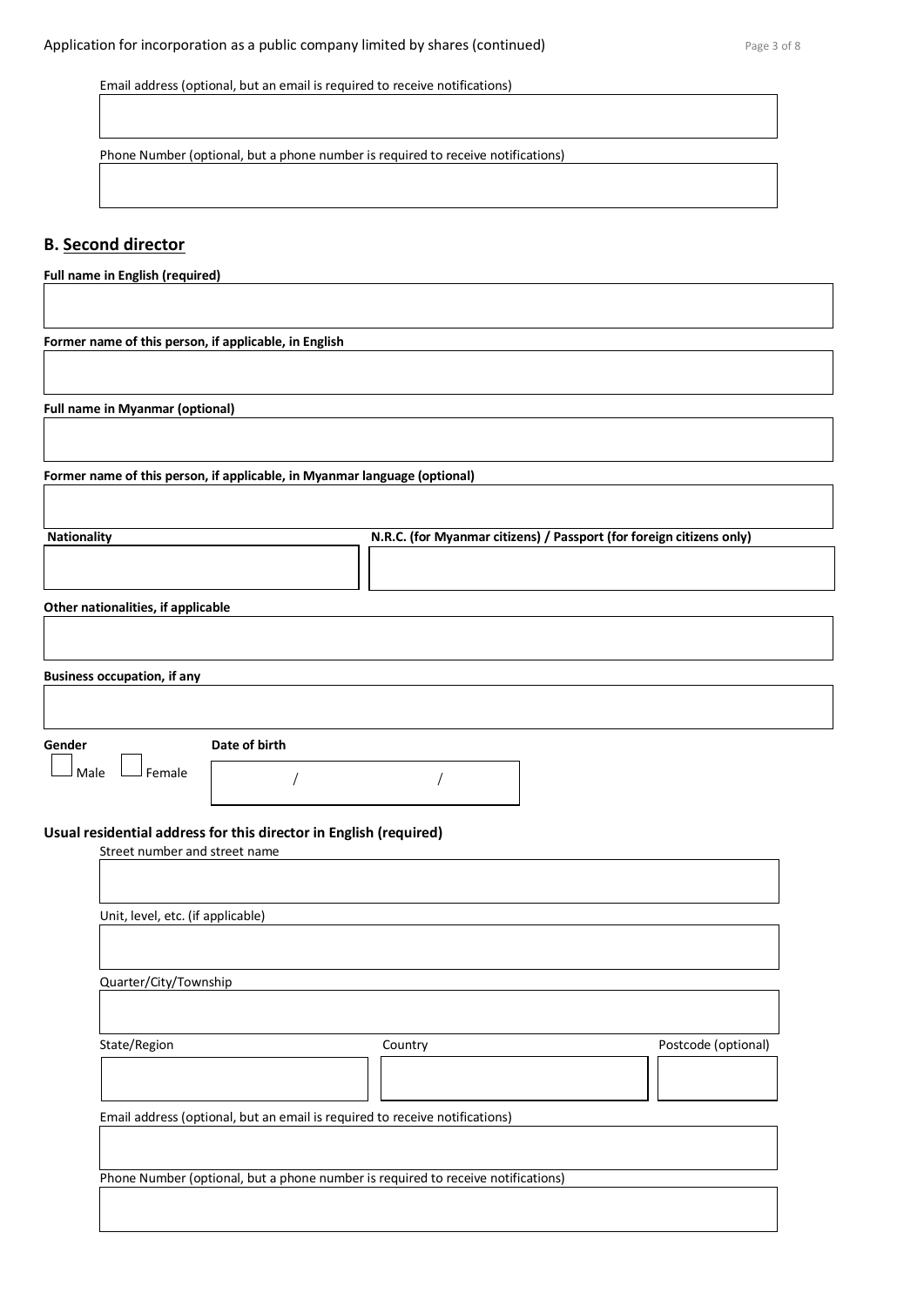### **C. Third director**

**Full name in English (required)**

**Former name of this person, if applicable, in English**

**Full name in Myanmar (optional)**

**Former name of this person, if applicable, in Myanmar language (optional)**

| <b>Nationality</b>                 | N.R.C. (for Myanmar citizens) / Passport (for foreign citizens only) |
|------------------------------------|----------------------------------------------------------------------|
|                                    |                                                                      |
|                                    |                                                                      |
| Other nationalities, if applicable |                                                                      |

**Business occupation, if any**

 $\Box$  Female

**Gender Date of birth**

/ /

**Usual residential address for this director in English (required)**

| Street number and street name                                               |                                                                                  |                     |
|-----------------------------------------------------------------------------|----------------------------------------------------------------------------------|---------------------|
|                                                                             |                                                                                  |                     |
|                                                                             |                                                                                  |                     |
| Unit, level, etc. (if applicable)                                           |                                                                                  |                     |
|                                                                             |                                                                                  |                     |
|                                                                             |                                                                                  |                     |
| Quarter/City/Township                                                       |                                                                                  |                     |
|                                                                             |                                                                                  |                     |
|                                                                             |                                                                                  |                     |
| State/Region                                                                | Country                                                                          | Postcode (optional) |
|                                                                             |                                                                                  |                     |
|                                                                             |                                                                                  |                     |
| Email address (optional, but an email is required to receive notifications) |                                                                                  |                     |
|                                                                             |                                                                                  |                     |
|                                                                             |                                                                                  |                     |
|                                                                             | Phone Number (optional, but a phone number is required to receive notifications) |                     |
|                                                                             |                                                                                  |                     |
|                                                                             |                                                                                  |                     |
|                                                                             |                                                                                  |                     |

## **5. Name, address and other information for secretary, if applicable**

A company may have a secretary, but this is not required.

### *By signing this Application, the Applicant affirms that the person named below is the initial secretary of the company. The Applicant attests that the person named as secretary has consented in writing to act in this capacity.*

*Note: 1) The company must hold evidence of the secretary's written consent with the company records.*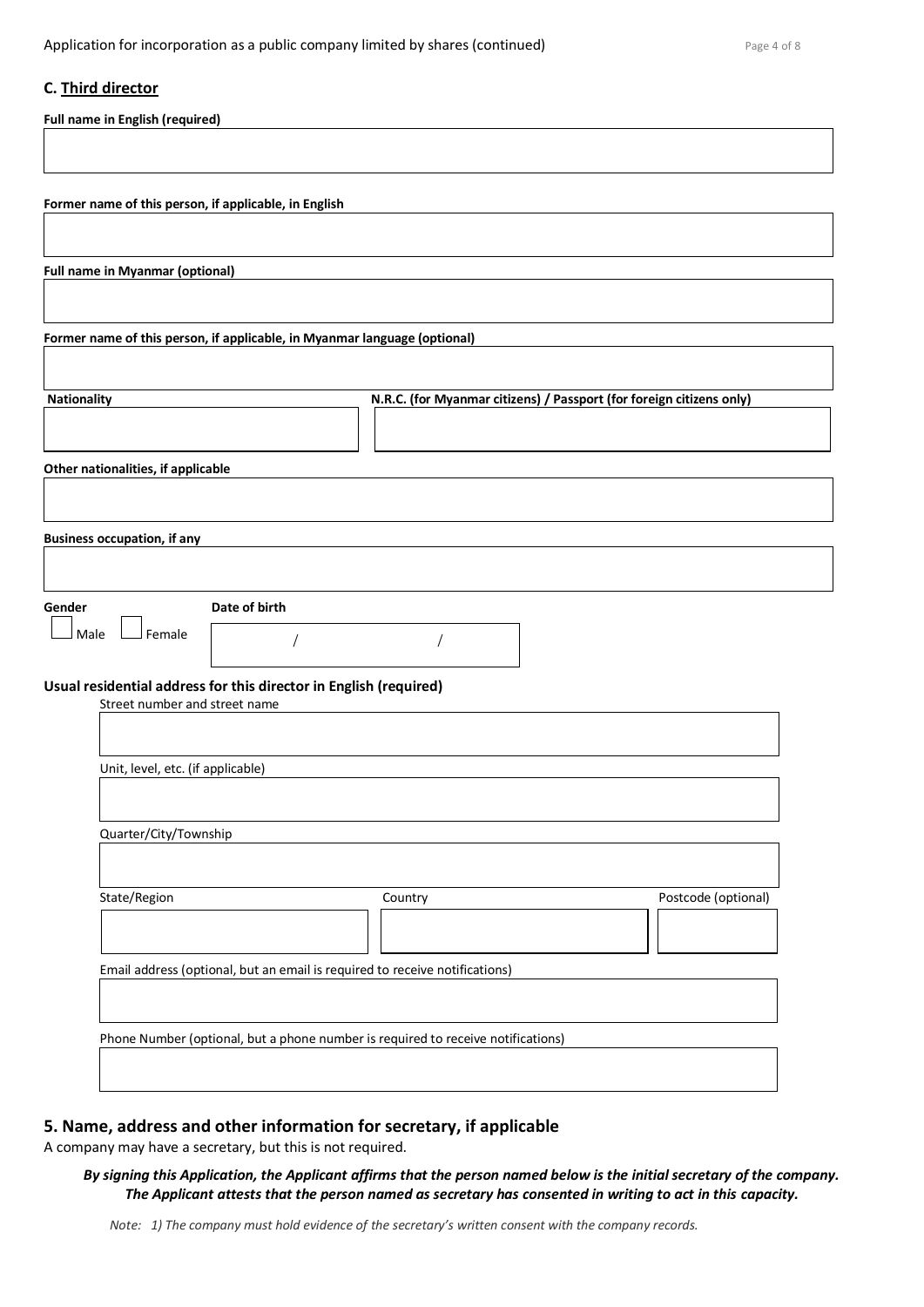## Application for incorporation as a public company limited by shares (continued) Page 5 of 8

*2) A copy of the secretary's national registration card (N.R.C) for Myanmar citizens and passport for foreign citizens must be attached to this Application.*

| <b>Full name in English (required)</b>                                           |                                                                      |
|----------------------------------------------------------------------------------|----------------------------------------------------------------------|
|                                                                                  |                                                                      |
| Former name of this person, if applicable, in English                            |                                                                      |
|                                                                                  |                                                                      |
| Full name in Myanmar (optional)                                                  |                                                                      |
| Former name of this person, if applicable, in Myanmar language (optional)        |                                                                      |
|                                                                                  |                                                                      |
| Nationality                                                                      | N.R.C. (for Myanmar citizens) / Passport (for foreign citizens only) |
| Other nationalities, if applicable                                               |                                                                      |
| <b>Business occupation, if any</b>                                               |                                                                      |
|                                                                                  |                                                                      |
| Date of birth<br>Gender<br>Female<br>Male                                        |                                                                      |
| Usual residential address in English (required)<br>Street number and street name |                                                                      |
|                                                                                  |                                                                      |
| Unit, level, etc. (if applicable)                                                |                                                                      |
| Quarter/City/Township                                                            |                                                                      |
| State/Region                                                                     | Postcode (optional)<br>Country                                       |
| Email address                                                                    |                                                                      |
|                                                                                  |                                                                      |
| Phone Number                                                                     |                                                                      |
|                                                                                  |                                                                      |

## **6. Registered office address in English**

Street number and street name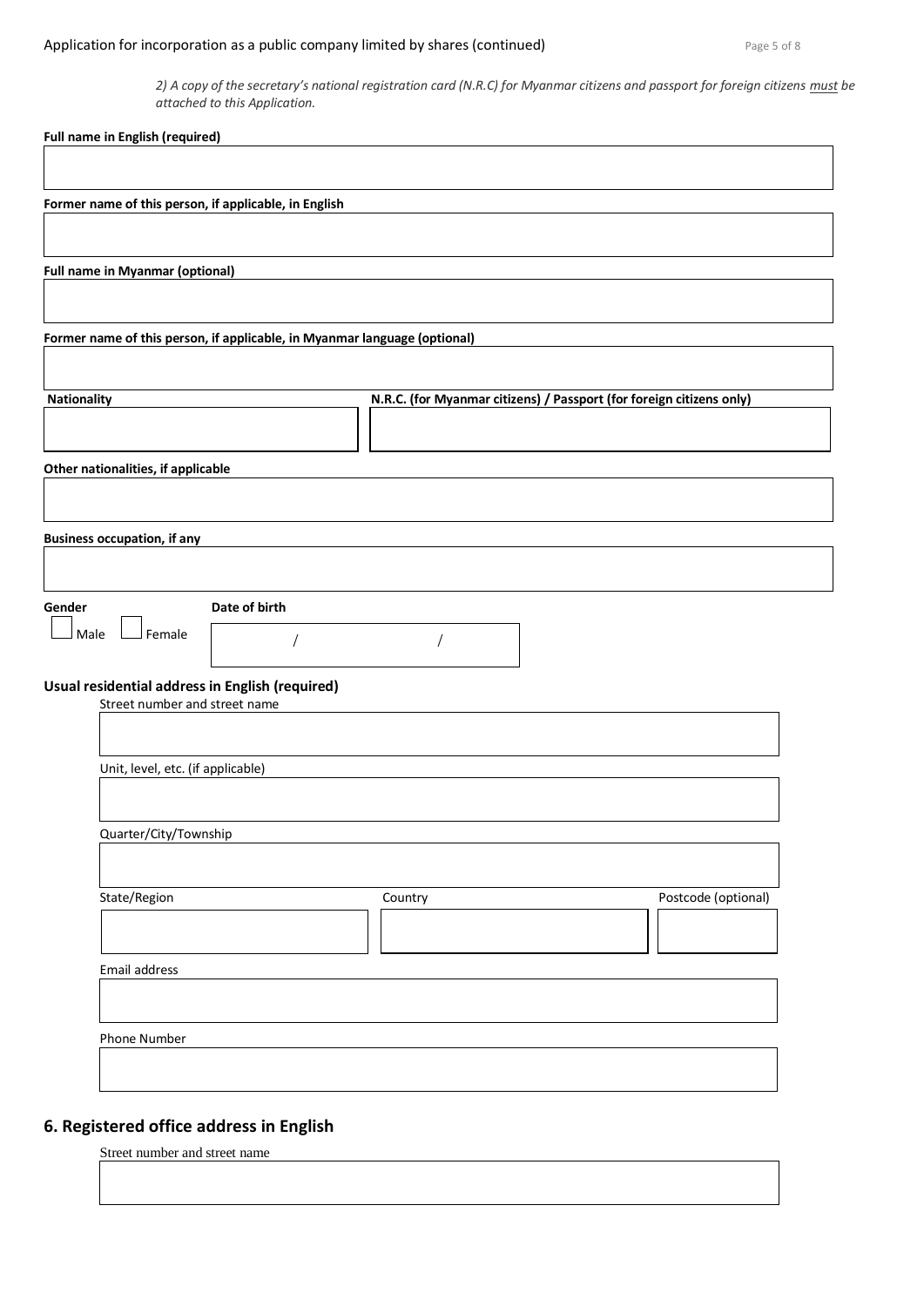| Unit, level, etc. (if applicable) |         |                     |
|-----------------------------------|---------|---------------------|
|                                   |         |                     |
|                                   |         |                     |
|                                   |         |                     |
| Quarter/City/Township             |         |                     |
|                                   |         |                     |
|                                   |         |                     |
|                                   |         |                     |
| State/Region                      | Country | Postcode (optional) |
|                                   |         |                     |
|                                   |         |                     |
|                                   |         |                     |

#### **7. Address of principal place of business in the Union in English (if different to registered office)** Street number and street name

| Unit, level, etc. (if applicable) |         |                     |
|-----------------------------------|---------|---------------------|
|                                   |         |                     |
| Quarter/City/Township             |         |                     |
|                                   |         |                     |
| State/Region                      | Country | Postcode (optional) |
|                                   |         |                     |
|                                   |         |                     |

## **8. Share capital**

| A. Total number of shares of all classes to be issued by the company:                      |     |  |
|--------------------------------------------------------------------------------------------|-----|--|
| B. The currency in which the company's share capital is to be denominated:<br>(MMK or USD) |     |  |
| C. Does the company have an ultimate holding company?                                      | Yes |  |

*This question only applies if the company has a member which is a corporate entity. "Ultimate holding company", in relation to a body corporate, means a body corporate that is a holding company of the first-mentioned body corporate and is itself not a subsidiary of any body corporate.*

#### **Name of ultimate holding company**

**Registration number (if applicable) Jurisdiction of incorporation** 

#### **D. Share capital structure**

| Share class code | Full title of class if not listed in the share | Total number | Total amount paid on | Total amount unpaid |
|------------------|------------------------------------------------|--------------|----------------------|---------------------|
|                  | class code table below                         | of shares    | these shares (if     | on these shares (if |
|                  |                                                |              | applicable)          | applicable)         |
|                  |                                                |              |                      |                     |
|                  |                                                |              |                      |                     |
|                  |                                                |              |                      |                     |

*The following are standard share codes that may be used to complete the table above. If the company will have a class of shares that does not appear in this table below please enter the full title of the class in the space provided above.*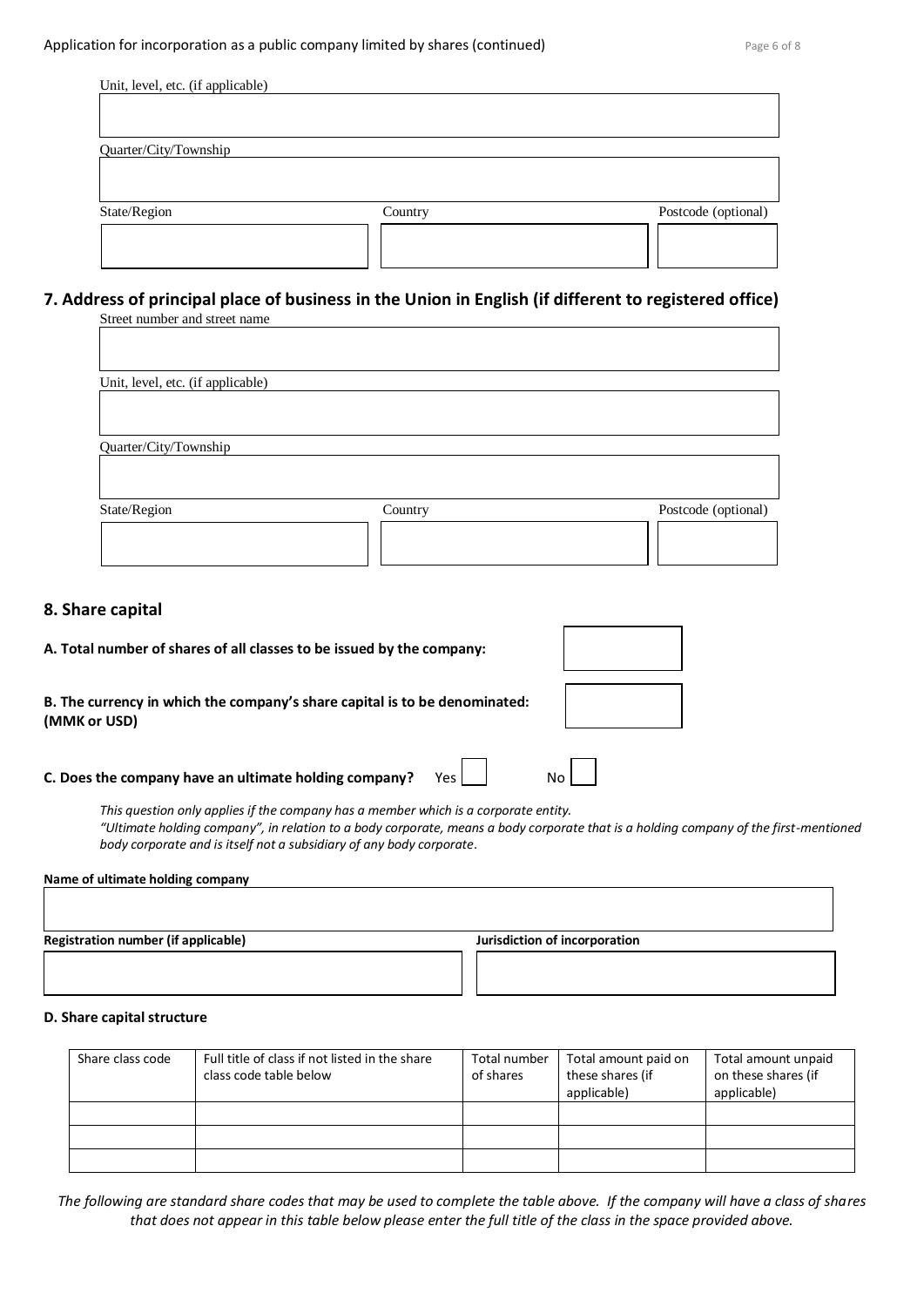| Share class code | <b>Full title of share class</b> |
|------------------|----------------------------------|
| <b>ORD</b>       | Ordinary                         |
| A                | Class A shares                   |
| B                | Class B shares                   |
| C                | Class C shares                   |
| <b>EMP</b>       | Employee's shares                |
| <b>MGM</b>       | Management shares                |
| <b>RED</b>       | Redeemable shares                |
| <b>PRF</b>       | Preference shares                |
| <b>REDP</b>      | Redeemable-Preference shares     |

### **9. Members**

### **1. Number of members**

A public company may have any number of members.

### **2. List of members**

The company must attach to this Application a list of members which includes the following information:

a) If the member is a natural person, provide their full legal name and address in English, nationality, N.R.C (for Myanmar citizens) or passport number (for foreign citizens), gender and date of birth.

b) If the member is another entity registered in the Union (such as another company or registered overseas corporation), provide the entity name and registration number.

c) If the member is an entity that is not registered in the Union (such as a non-registered overseas company), provide the entity name, registration number (if any), address, jurisdiction, and contact person information.

d) For every member, state the class and number of shares issued to that member, the total amount paid on those shares and the total amount unpaid on those shares (if applicable).

Please submit additional pages containing all required information for members with this Application.

### *By signing this Application, the Applicant hereby certifies that the company has attached a true and correct list of members and attests that each person named as a member has consented in writing to act in this capacity and subscribe for the shares to be allotted to them.*

## **10. Constitution**

The Company must attach a copy of its constitution certified by the Applicant to this Application.

*By signing this Application, the Applicant hereby certifies that the company has attached a true and correct copy of its constitution certified by the Applicant to this form.*

## **11. Signed by Applicant**

I certify that the information in this form and any document attached to this form are true and correct.

**Signature: \_\_\_\_\_\_\_\_\_\_\_\_\_\_\_\_\_\_\_\_\_\_\_\_\_\_\_\_\_\_\_\_\_\_\_\_\_\_\_\_\_\_\_\_\_\_\_\_\_**

## **Full name in English (required)**